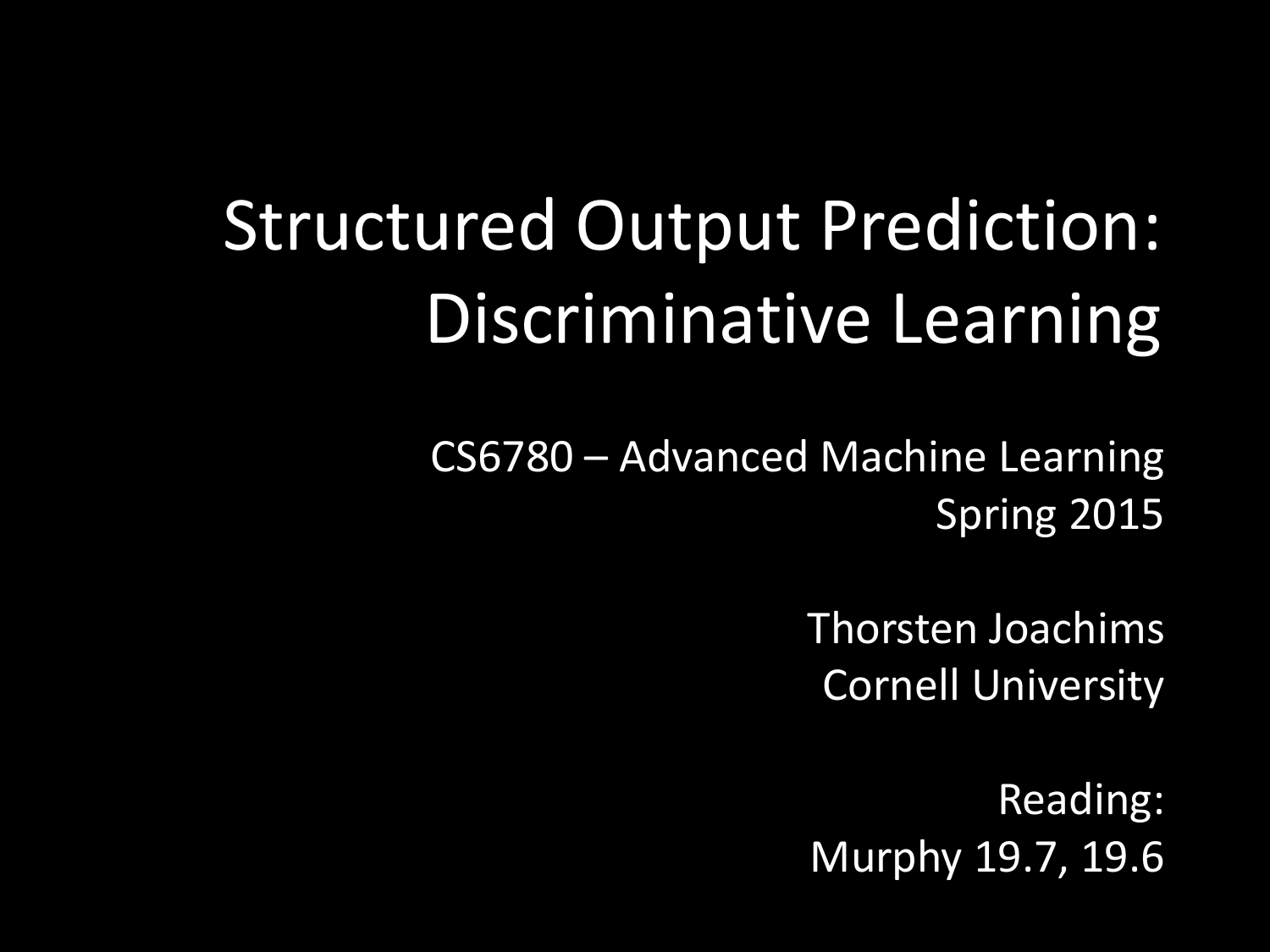#### Structured Output Prediction

• Supervised Learning from Examples – Find function from input space X to output space Y

 $h: X \rightarrow Y$ 

such that the prediction error is low.

- Typical
	- Output space is just a single number
		- Classification: -1,+1
		- Regression: some real number
- **General** 
	- Predict outputs that are complex objects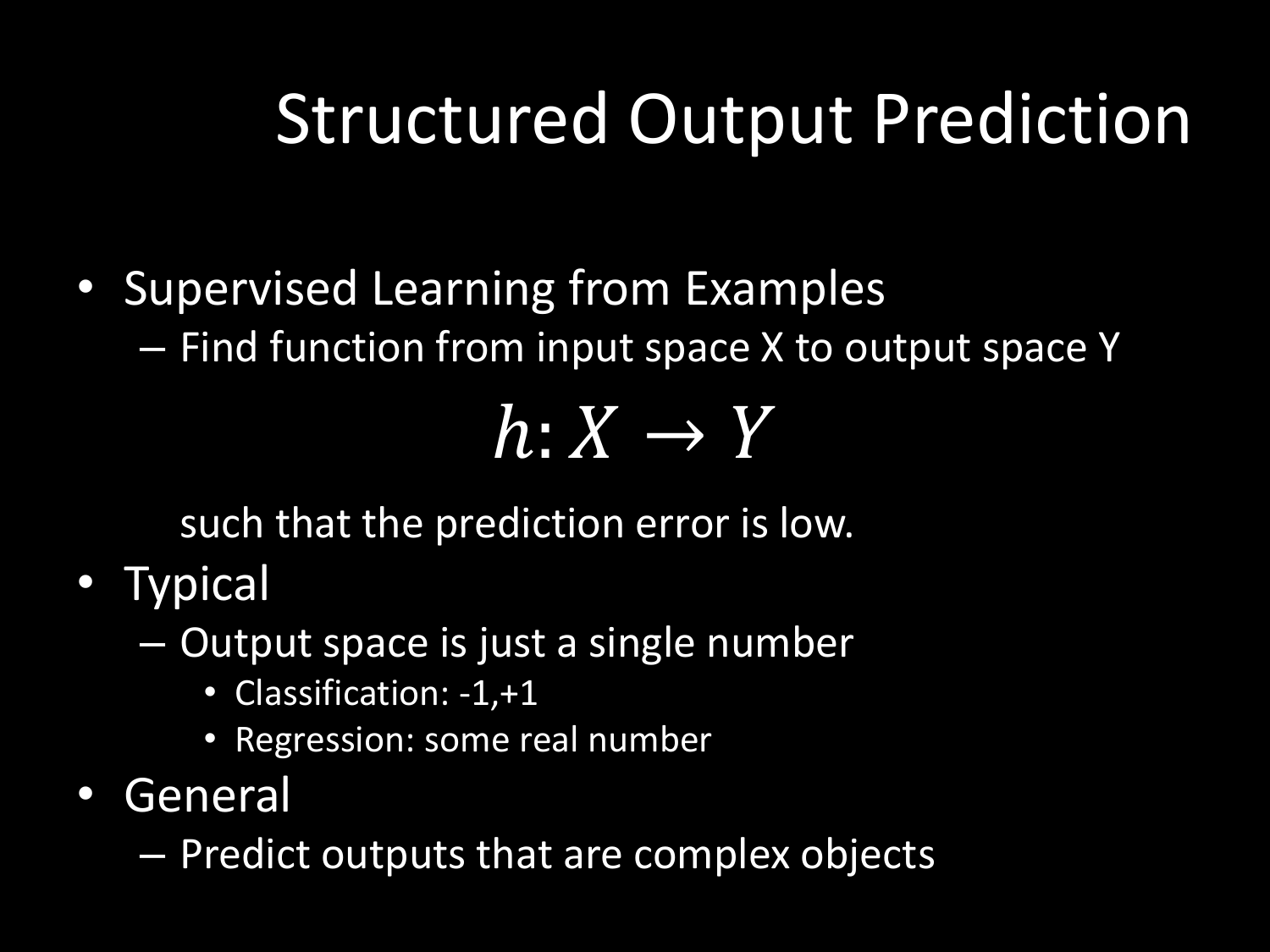# Idea for Discriminative Training of HMM

Idea:

 $-h_{bayes}(x) = argmax_{y \in Y} [P(Y = y | X = x$ – Model  $P(Y = y | X = x)$  with  $\vec{w} \cdot \phi(x, y)$  so that  $= argmax_{y \in Y} [P(X = x | Y = y) P(Y = y)]$  $\left( argmax_{y \in Y} [P(Y = y | X = x)] \right) = \left( argmax_{y \in Y} [\overrightarrow{w} \cdot \phi(x, y)] \right)$ 

Hypothesis Space:

 $h(x) = argmax_{y \in Y} [\overrightarrow{w} \cdot \phi(x, y)]$  with  $\overrightarrow{w} \in \mathbb{R}^N$ Intuition:

- Tune  $\vec{w}$  so that correct y has the highest value of  $\vec{w} \cdot \phi(x, y)$
- $-\phi(x, y)$  is a feature vector that describes the match between  $x$  and  $y$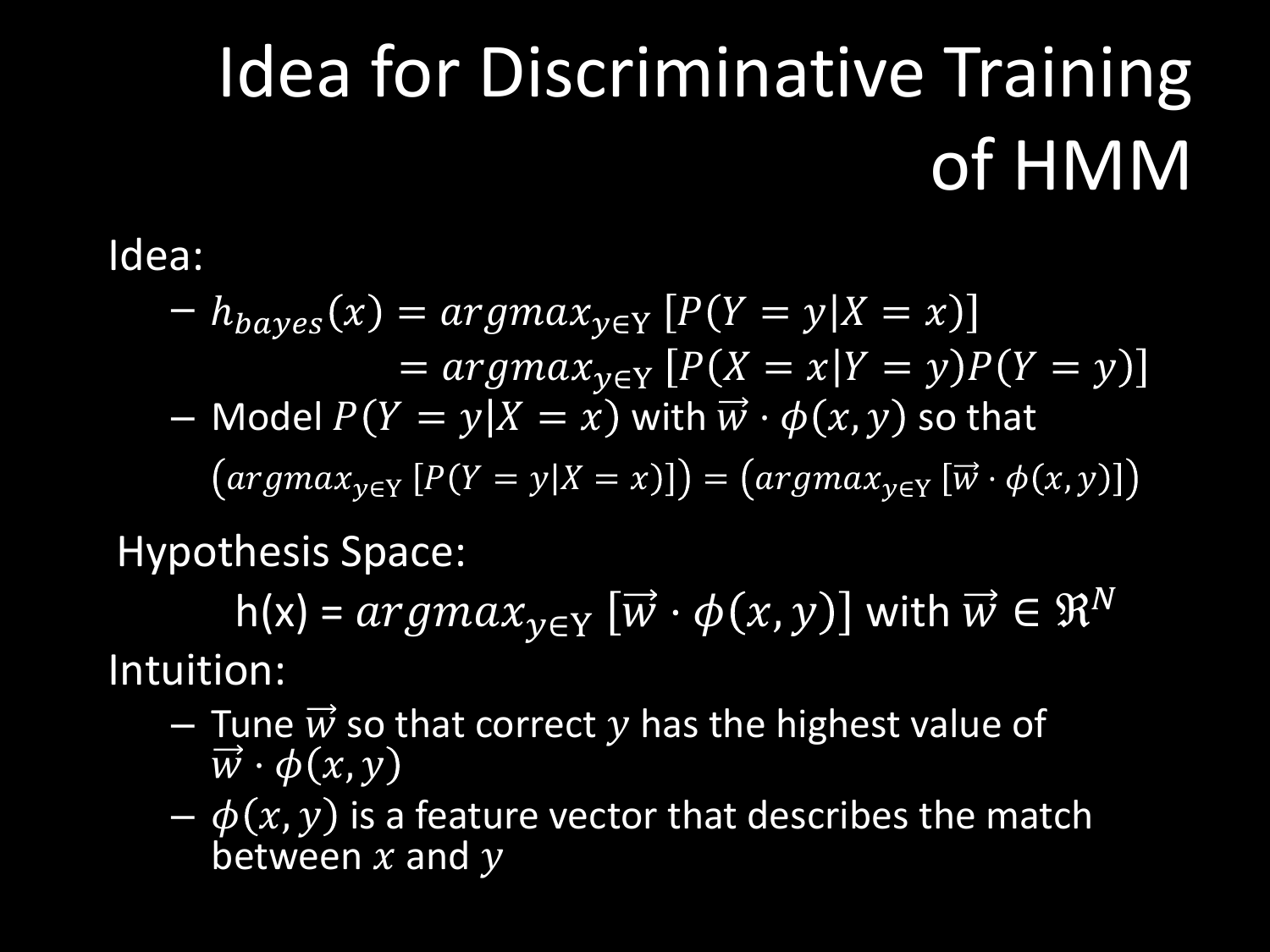#### Training HMMs with Structural SVM

• HMM

$$
P(x, y) = P(y_1)P(x_1|y_1) \prod_{i=2}^{l} P(x_i|y_i)P(y_i|y_{i-1})
$$
  

$$
\log P(x, y) = \log P(y_1) + \log P(x_1|y_1) + \sum_{i=2}^{l} \log P(x_i|y_i) + \log P(y_i|y_{i-1})
$$

- Define  $\phi(x, y)$  so that model is isomorphic to HMM
	- One feature for each possible start state
	- One feature for each possible transition
	- One feature for each possible output in each possible state
	- Feature values are counts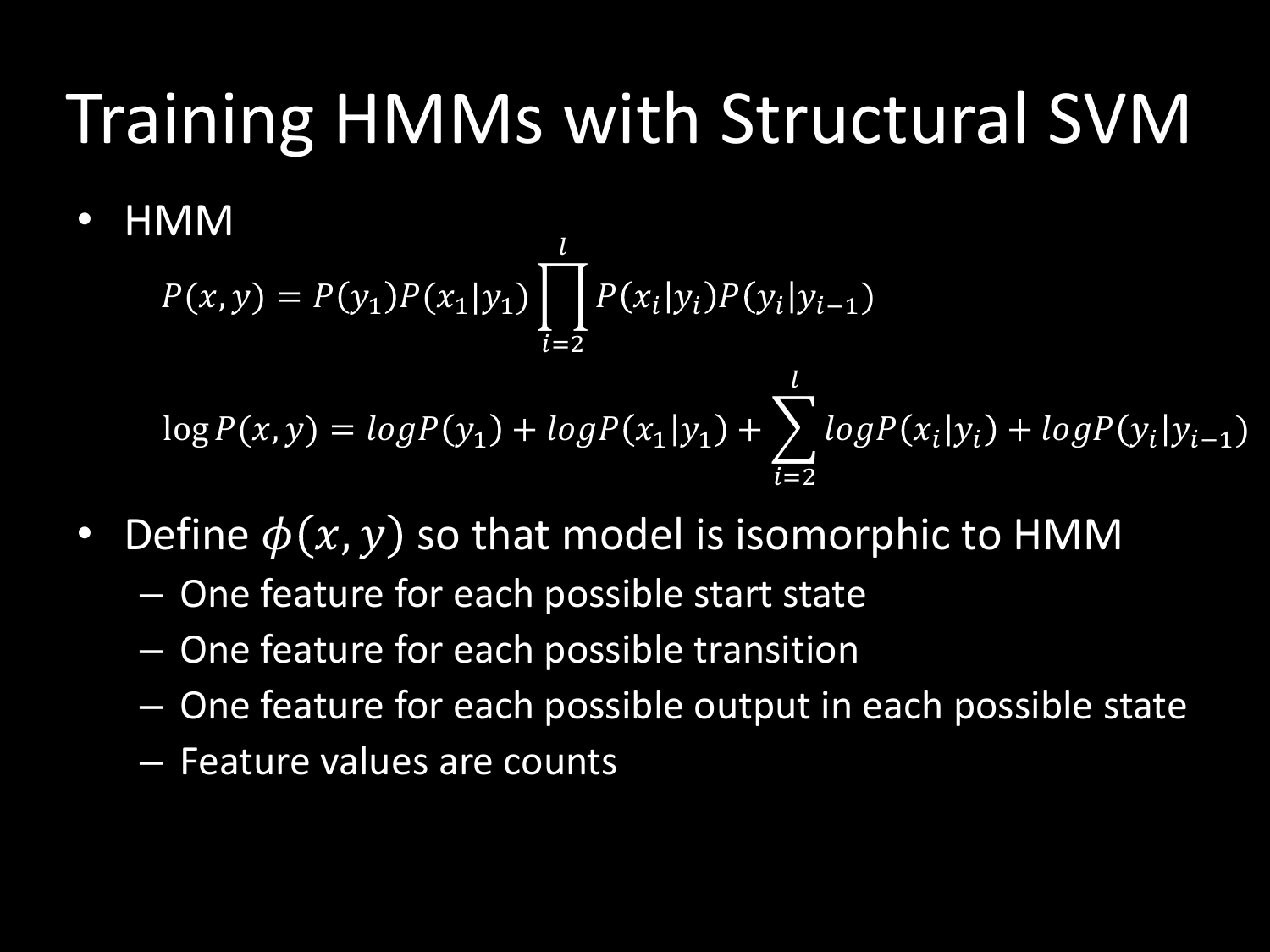#### Joint Feature Map for Sequences

- Linear Chain HMM
	- Each transition and emission has a weight
	- Score of a sequence is the sum of its weights
	- Find highest scoring sequence h(x) =  $argmax_{v \in Y} [\vec{w} \cdot \phi(x, y)]$

The dog chased the cat Det N V Det N The dog chased the cat **x y**

$$
\Phi(\mathbf{x}, \mathbf{y}) = \begin{pmatrix}\n2 \\
0 \\
1 \\
1 \\
N \rightarrow V \\
0 \\
\vdots \\
0 \\
Det \rightarrow det \\
1 \\
N \rightarrow Det\n\end{pmatrix}
$$
\n
$$
\Phi(\mathbf{x}, \mathbf{y}) = \begin{pmatrix}\n2 \\
1 \\
1 \\
0 \\
2 \\
Det \rightarrow dog \\
1 \\
N \rightarrow dog \\
1\n\end{pmatrix}
$$
\n
$$
Det \rightarrow the
$$
\n
$$
Det \rightarrow the
$$
\n
$$
Det \rightarrow the
$$
\n
$$
Det \rightarrow the
$$
\n
$$
Det \rightarrow the
$$
\n
$$
Det \rightarrow the
$$
\n
$$
Det \rightarrow the
$$
\n
$$
Det \rightarrow the
$$
\n
$$
Det \rightarrow the
$$
\n
$$
Det \rightarrow the
$$
\n
$$
Det \rightarrow the
$$
\n
$$
Det \rightarrow the
$$
\n
$$
Det \rightarrow the
$$
\n
$$
Det \rightarrow the
$$
\n
$$
Det \rightarrow the
$$
\n
$$
Det \rightarrow the
$$
\n
$$
Det \rightarrow the
$$
\n
$$
Det \rightarrow the
$$
\n
$$
Det \rightarrow the
$$
\n
$$
Det \rightarrow the
$$
\n
$$
Det \rightarrow the
$$
\n
$$
Det \rightarrow the
$$
\n
$$
Det \rightarrow the
$$
\n
$$
Det \rightarrow the
$$
\n
$$
Det \rightarrow the
$$
\n
$$
Det \rightarrow the
$$
\n
$$
Det \rightarrow the
$$
\n
$$
Det \rightarrow the
$$
\n
$$
Det \rightarrow the
$$
\n
$$
Det \rightarrow the
$$
\n
$$
Det \rightarrow the
$$
\n
$$
Det \rightarrow the
$$
\n
$$
Det \rightarrow the
$$
\n
$$
Det \rightarrow the
$$
\n
$$
Det \rightarrow the
$$
\n
$$
Det \rightarrow the
$$
\n
$$
Det \rightarrow the
$$
\n
$$
Det \rightarrow the
$$
\n
$$
Det \rightarrow the
$$
\n
$$
Det \rightarrow the
$$
\n
$$
Det \rightarrow the
$$
\n
$$
Det \rightarrow the
$$
\n
$$
D
$$

Viterbi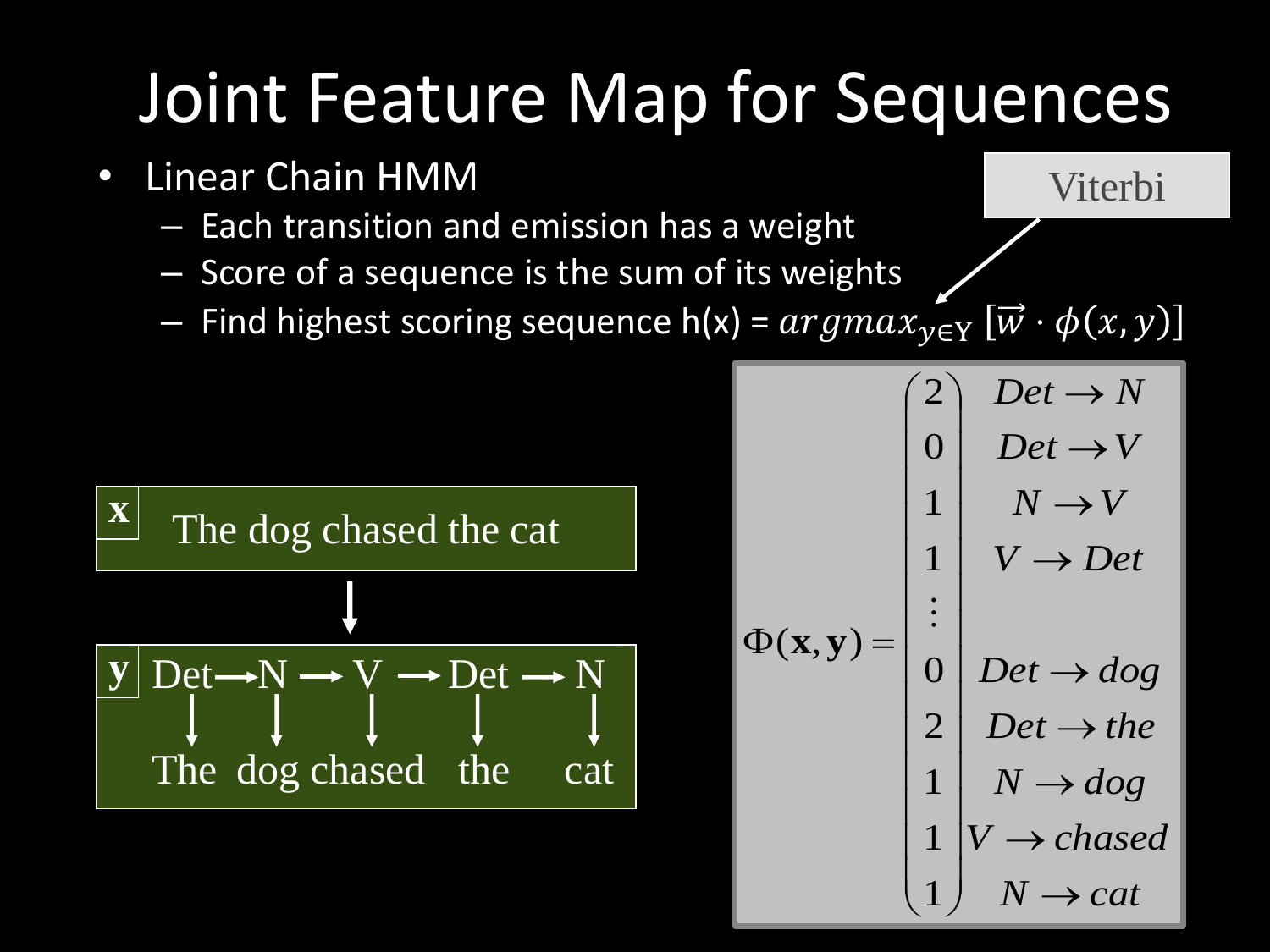#### Joint Feature Map for Trees

- Weighted Context Free Grammar
	- $-$  Each rule  $r_i$  (e.g.  $S \rightarrow NP \ VP$ ) has a weight
	- Score of a tree is the sum of its weights
	- Find highest scoring tree h(x) =  $argmax_{v \in Y} [\vec{w} \cdot \phi(x, y)]$



|                                  |                                     | $\overline{S}$<br>$\rightarrow NP VP$ |  |
|----------------------------------|-------------------------------------|---------------------------------------|--|
|                                  | $\overline{0}$                      | $S \rightarrow NP$                    |  |
|                                  | $\overline{2}$                      | $NP \rightarrow Det N$                |  |
|                                  | 1                                   | $VP \rightarrow VNP$                  |  |
|                                  | $\bullet$<br>$\bullet$<br>$\bullet$ |                                       |  |
| $\Phi(\mathbf{x}, \mathbf{y}) =$ | $\overline{0}$                      | $Det \rightarrow dog$                 |  |
|                                  | $\overline{2}$                      | $Det \rightarrow the$                 |  |
|                                  | $\mathbf 1$                         | $N \rightarrow dog$                   |  |
|                                  | 1                                   | $\rightarrow$ chased<br>$V_{-}$       |  |
|                                  |                                     | $\overline{N}$<br>$\rightarrow cat$   |  |

CKY Parser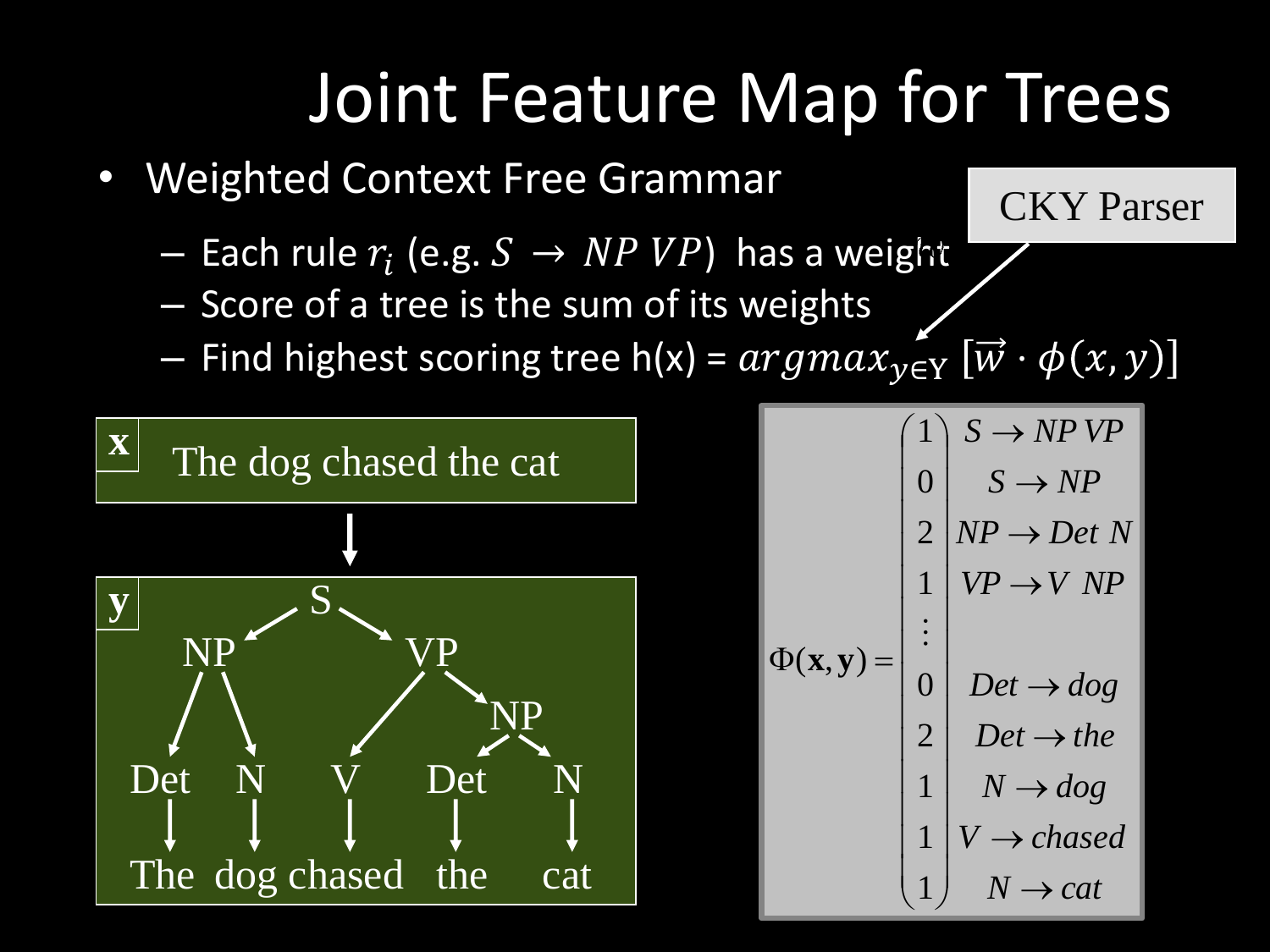#### Structural Support Vector Machine

- Joint features  $\phi(x, y)$  describe match between x and y
- Learn weights  $\vec{w}$  so that  $\vec{w} \cdot \phi(x, y)$  is max for correct y

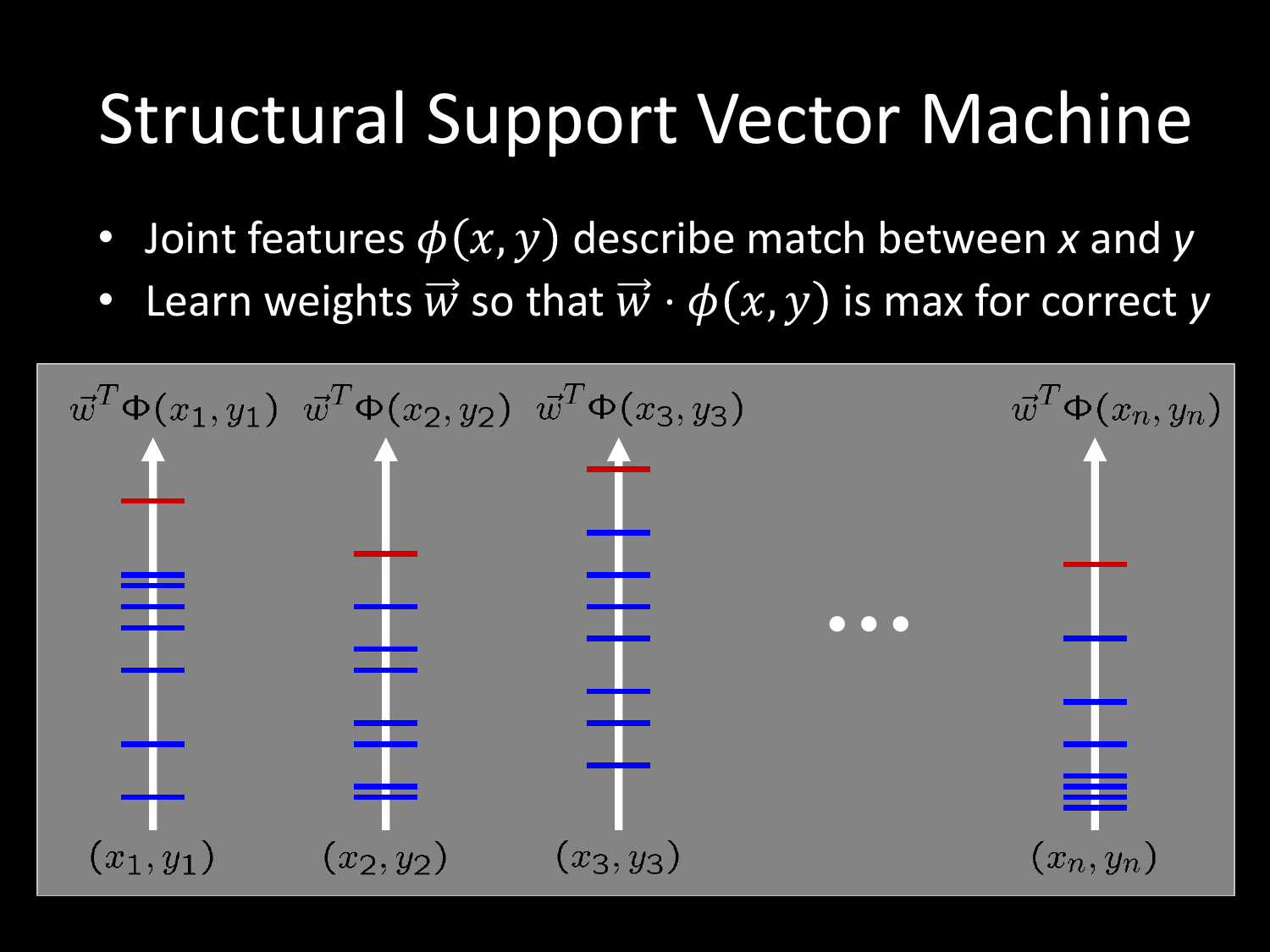### Structural SVM Training Problem

**Hard-margin optimization problem:**<br>  $\min_{\vec{w}} \quad \frac{1}{2} \vec{w}^T \vec{w}$ s.t.  $\forall y \in Y \setminus y_1 : \vec{w}^T \Phi(x_1, y_1) > \vec{w}^T \Phi(x_1, y) + 1$ 

$$
\forall y \in Y \setminus y_n : \vec{w}^T \Phi(x_n, y_n) \geq \vec{w}^T \Phi(x_n, y) + 1
$$

- Training Set:  $(x_1, y_1)$ , ...,  $(x_n, y_n)$
- Prediction Rule:  $h_{sym}(x) = argmax_{y \in Y} [\overrightarrow{w} \cdot \phi(x, y)]$
- Optimization:
	- Correct label *y<sub>i</sub>* must have higher value of  $\overrightarrow{w} \cdot \phi(x, y)$  than any incorrect label *y*
	- Find weight vector with smallest norm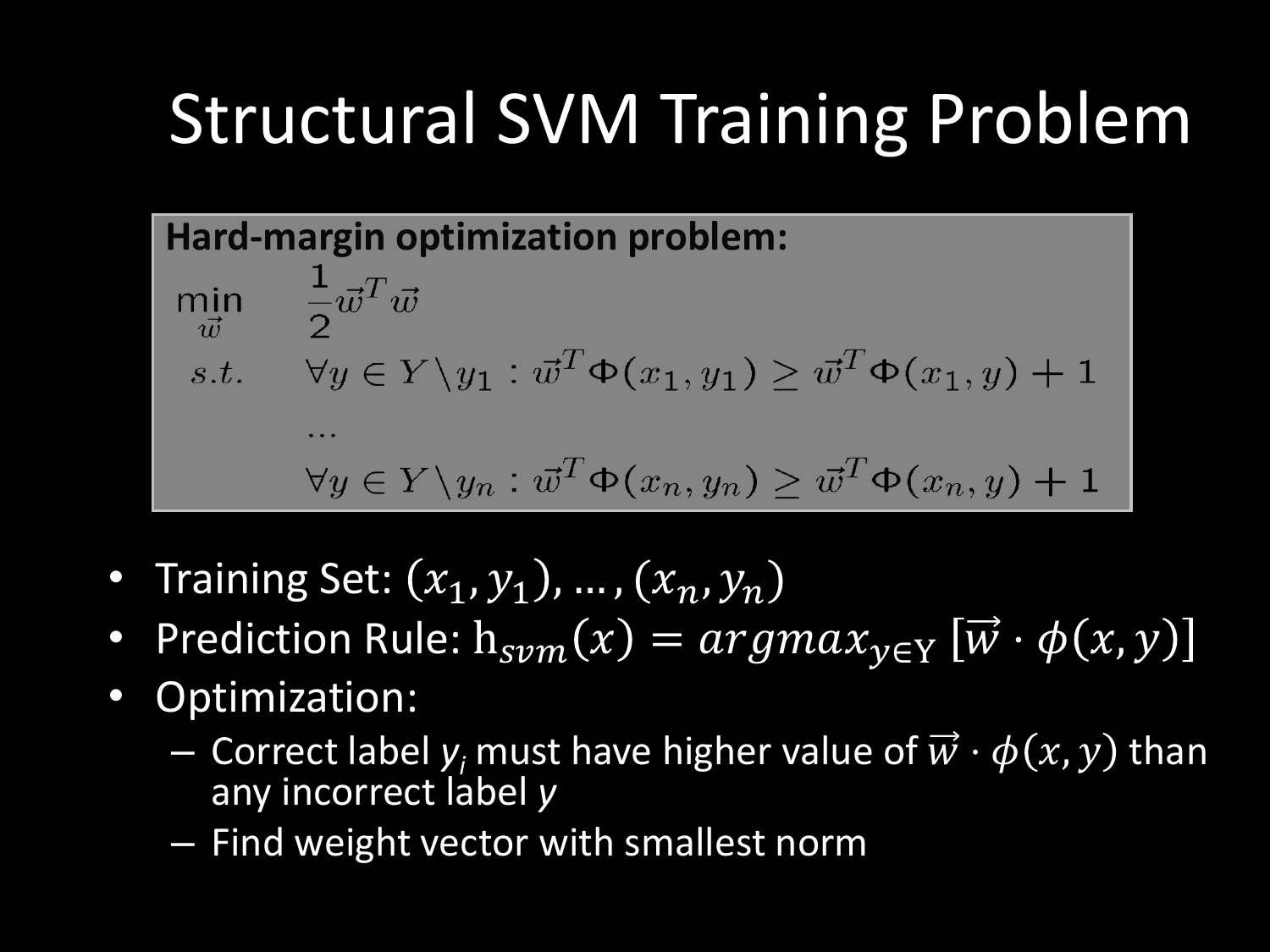#### Soft-Margin Structural SVM

• Loss function  $\Delta(y_i, y)$  measures match between target and prediction.

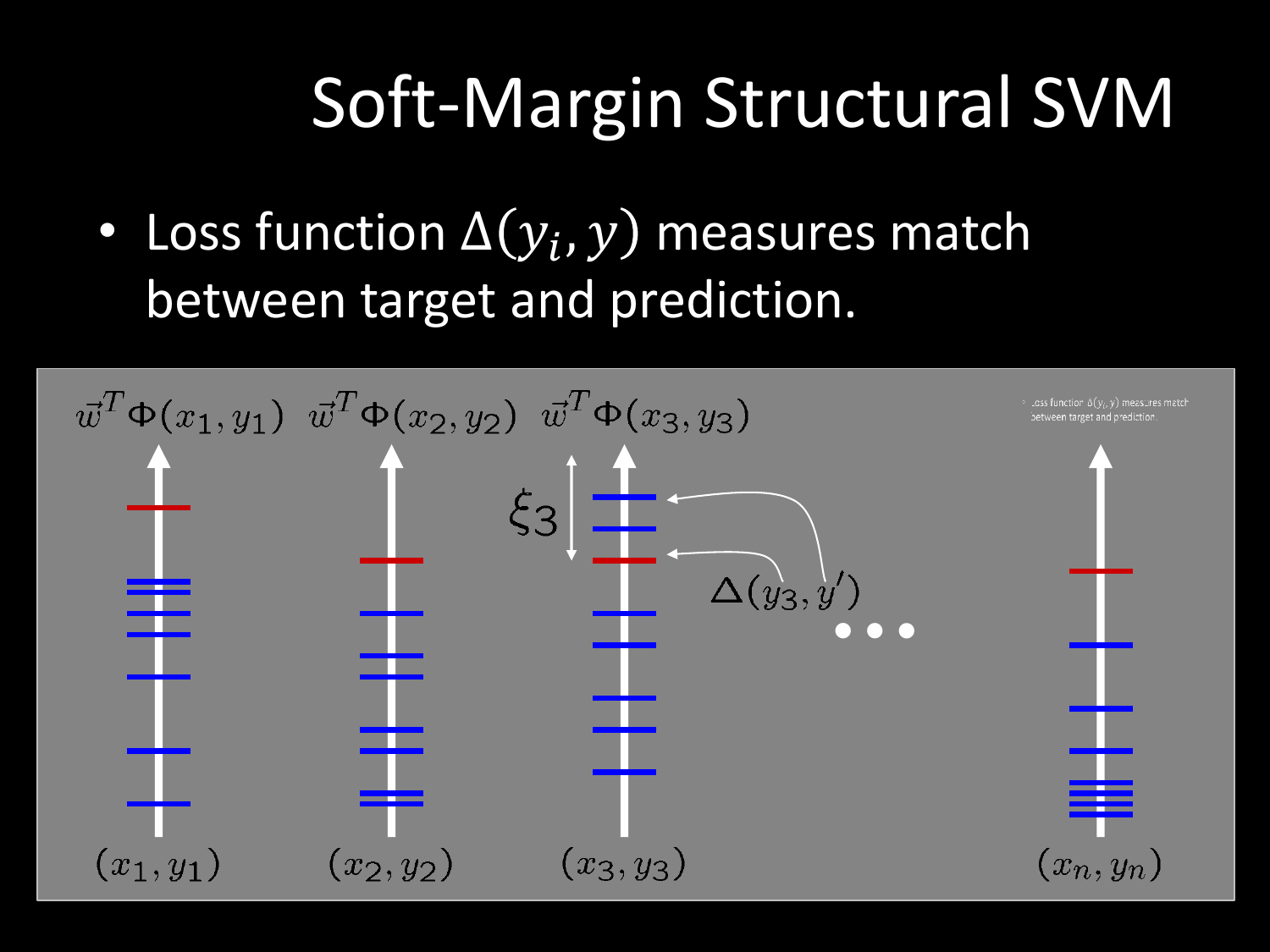#### Soft-Margin Structural SVM

**Soft-margin optimization problem:**

$$
\min_{\vec{w}, \vec{\xi}} \quad \frac{1}{2} \vec{w}^T \vec{w} + C \sum_{i=1}^n \xi_i
$$
\n
$$
s.t. \quad \forall y \in Y \setminus y_1 : \vec{w}^T \Phi(x_1, y_1) \ge \vec{w}^T \Phi(x_1, y) + \Delta(y_1, y) - \xi_1
$$
\n
$$
\dots
$$
\n
$$
\forall y \in Y \setminus y_n : \vec{w}^T \Phi(x_n, y_n) \ge \vec{w}^T \Phi(x_n, y) + \Delta(y_n, y) - \xi_n
$$

**Lemma: The training loss is upper bounded by**

$$
Err_S(h) = \frac{1}{n}\sum_{i=1}^n \Delta(y_i, h(\vec{x}_i)) \leq \frac{1}{n}\sum_{i=1}^n \xi_i
$$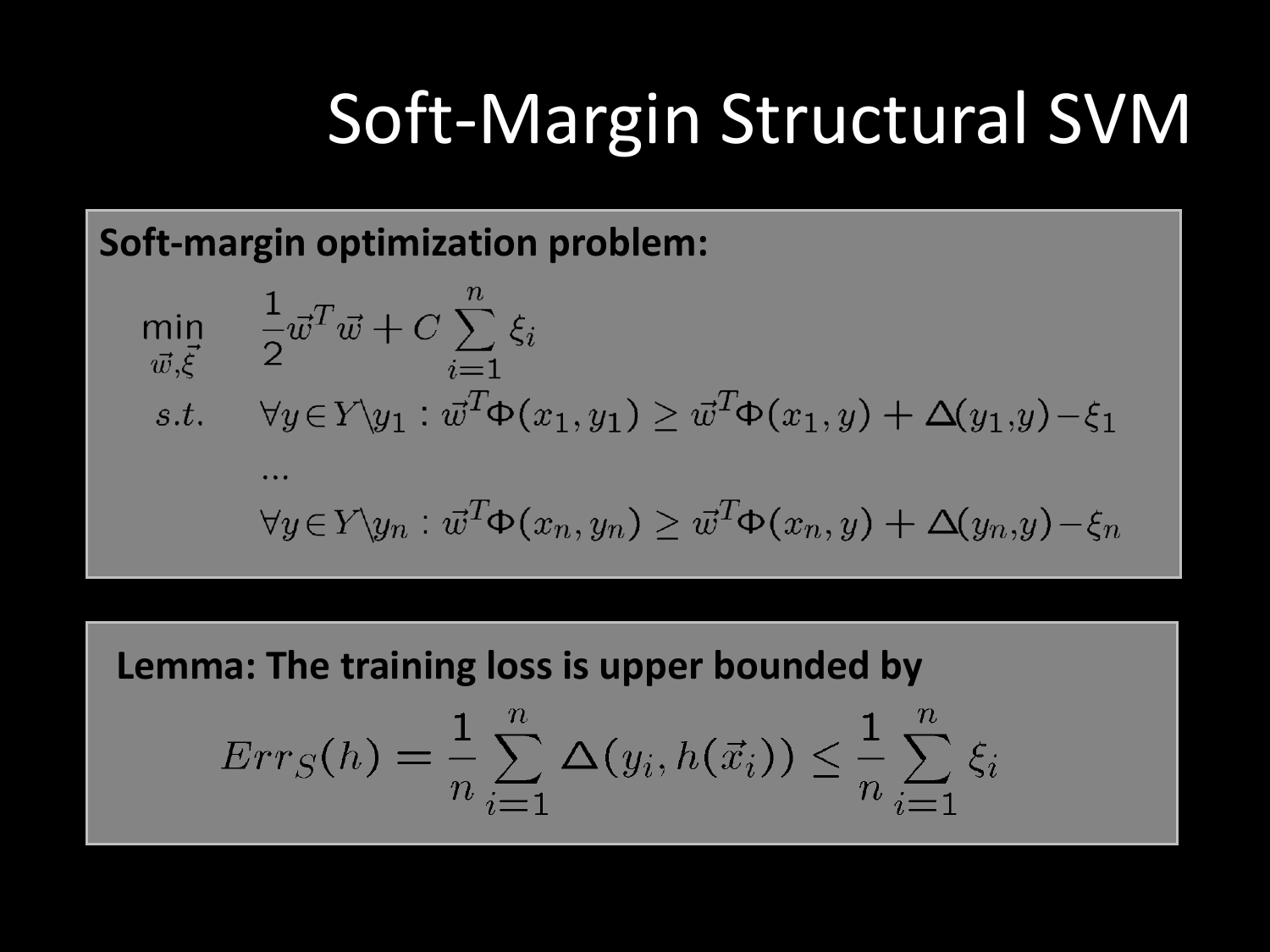#### Generic Structural SVM

- Application Specific Design of Model
	- $-$  Loss function  $\Delta(y^{\phantom{\dagger}}_i,y)$
	- Representation  $\Phi(x, y)$ 
		- → Markov Random Fields [Lafferty et al. 01, Taskar et al. 04]
- Prediction:

$$
\hat{y} = argmax_{y \in Y} \{ \vec{w}^T \Phi(x, y) \}
$$

• Training:

$$
\min_{\vec{w}, \vec{\xi} \ge 0} \frac{1}{2} \vec{w}^T \vec{w} + \frac{C}{n} \sum_{i=1}^n \xi_i
$$
\n
$$
s.t. \forall y \in Y \setminus y_1 : \vec{w}^T \Phi(x_1, y_1) \ge \vec{w}^T \Phi(x_1, y) + \Delta(y_1, y) - \xi_1
$$
\n
$$
\dots
$$
\n
$$
\forall y \in Y \setminus y_n : \vec{w}^T \Phi(x_n, y_n) \ge \vec{w}^T \Phi(x_n, y) + \Delta(y_n, y) - \xi_n
$$

• Applications: Parsing, Sequence Alignment, Clustering, etc.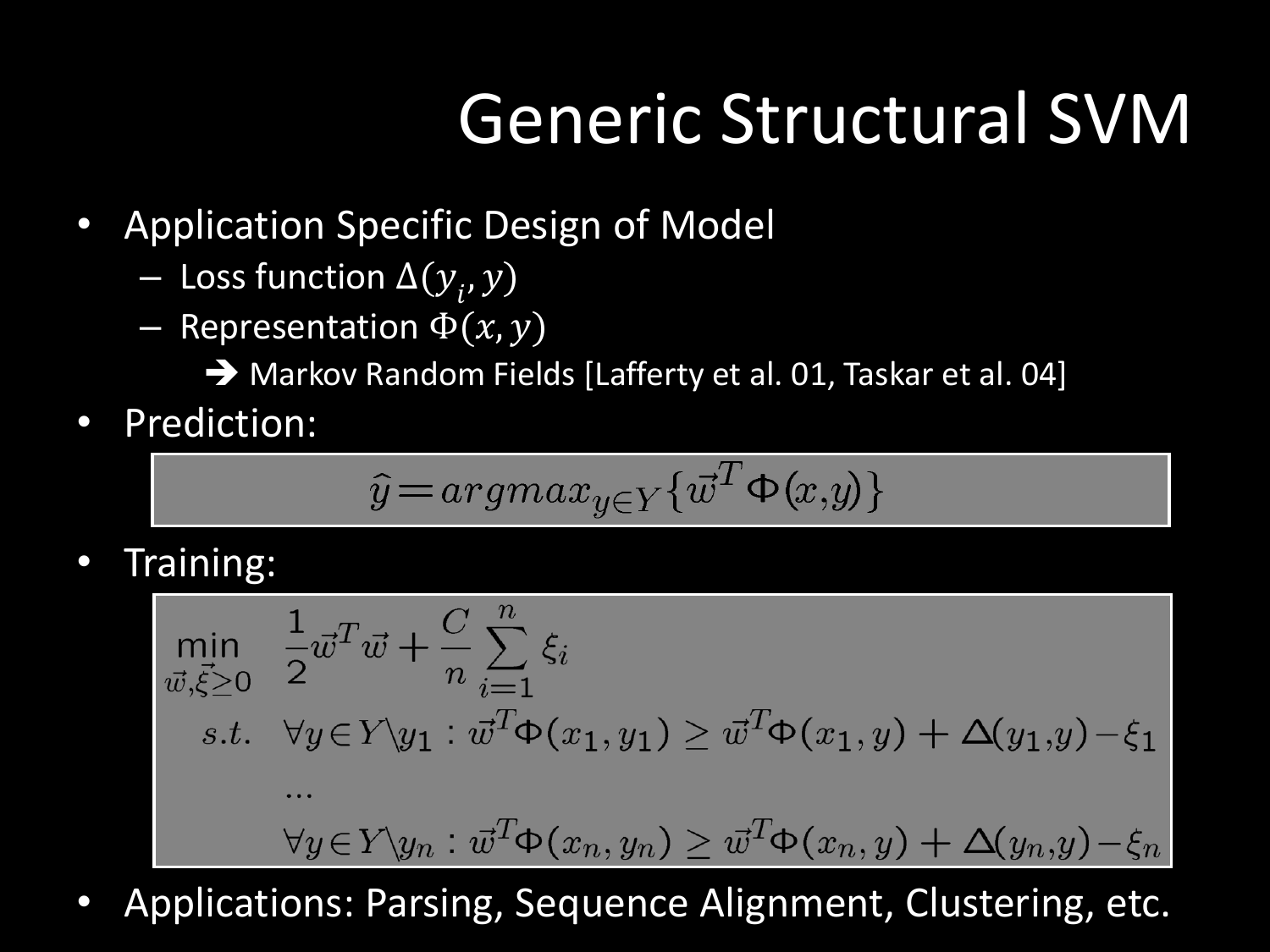# Cutting-Plane Algorithm for Structural SVM

- Input:  $(x_1,y_1),\ldots,(x_n,y_n),C,\epsilon$  $S \leftarrow \emptyset, \vec{w} \leftarrow 0, \vec{\xi} \leftarrow 0$ • Violated Find most violated by more • REPEAT constraint than  $\varepsilon$  ?  $-$  FOR  $i=1,\ldots,n$ 
	- compute  $\hat{y} = argmax_{y \in Y} {\{\Delta(y_i, y) + \vec{w}^T \Phi(x_i, y)\}}$
	- IF  $(\Delta(y_i, \hat{y}) \vec{w}^T [\Phi(x_i, y_i) \Phi(x_i, \hat{y})]) > \xi_i + \epsilon$

$$
= S \leftarrow S \cup \{\vec{w}^T[\Phi(x_i, y_i) - \Phi(x_i, \hat{y})] \geq \Delta(y_i, \hat{y}) - \xi_i\}
$$

$$
- \ [\vec{w}, \vec{\xi}] \gets \textsf{optimize StructuresVM over } S
$$

• ENDIF

– ENDFOR

UNTIL  $S$  has not changed during iteration

Add constraint to working set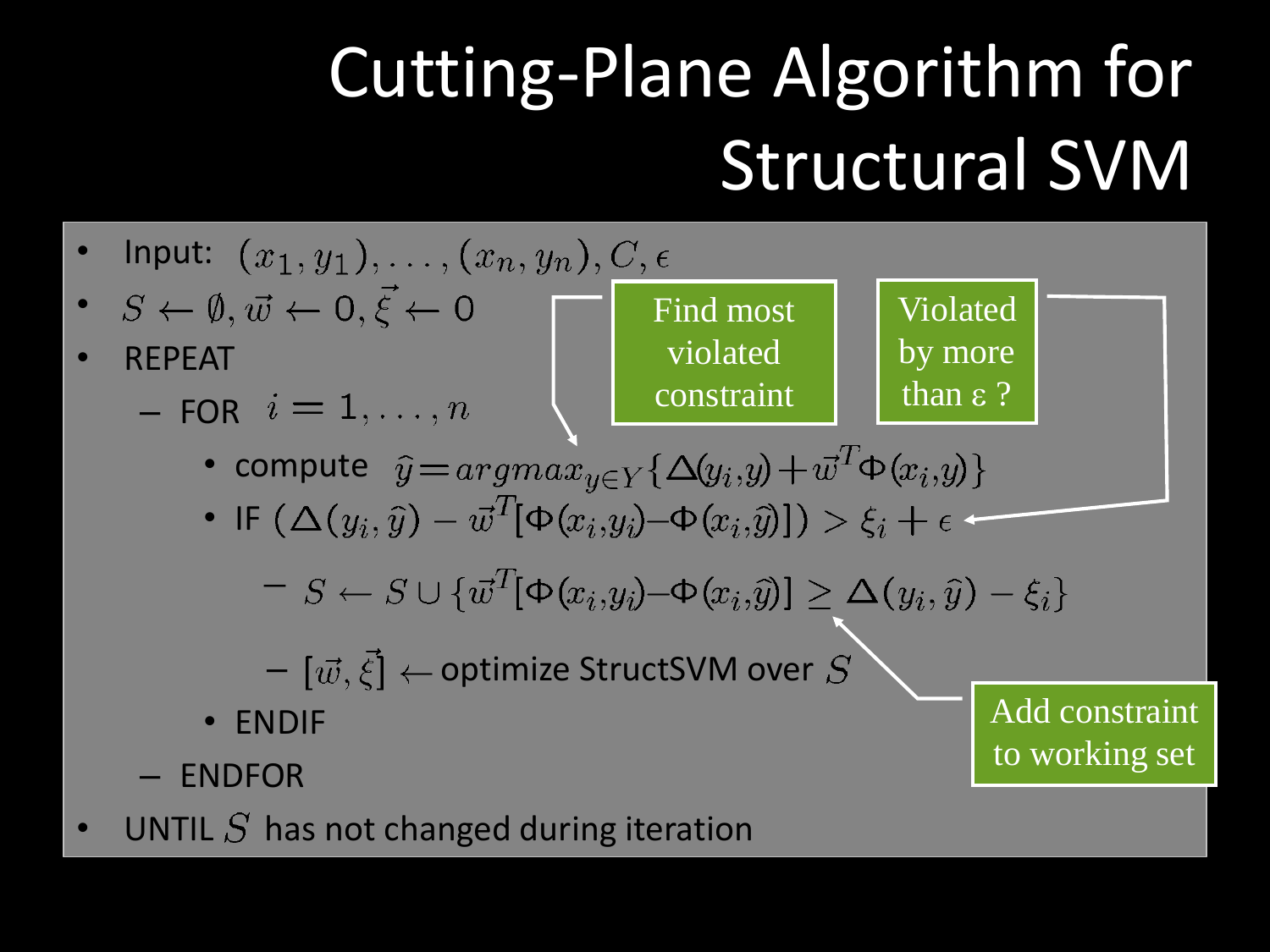#### Polynomial Sparsity Bound

• Theorem: The sparse-approximation algorithm finds a solution to the soft-margin optimization problem after adding at most

$$
n\frac{4CA^2R^2}{\epsilon^2}
$$

constraints to the working set, so that the Kuhn-Tucker conditions are fulfilled up to a precision  $\epsilon$ . The loss has to be bounded  $0 \leq \Delta(y_i, y) \leq A$ , and  $\|\phi(x, y)\| \leq R$ .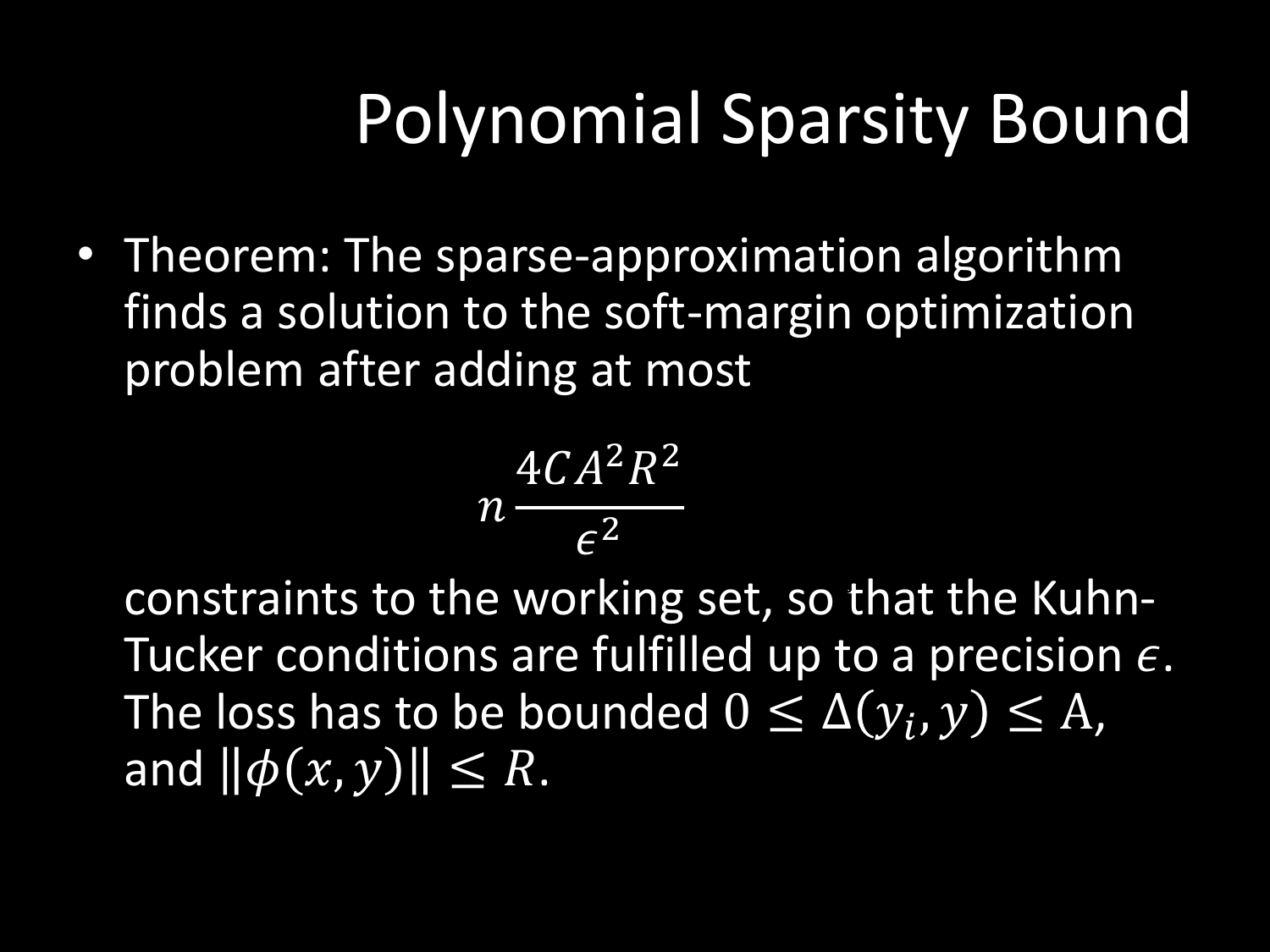### Experiment: Part-of-Speech Tagging

- **Task**
	- Given a sequence of words *x*, predict sequence of tags *y.*

 $\mathbf{X}$  The dog chased the cat

$$
\blacktriangleright \boxed{y} \quad \text{Det} \rightarrow N \rightarrow V \rightarrow \text{Det} \rightarrow N
$$

- Dependencies from tag-tag transitions in Markov model.
- **Model**
	- Markov model with one state per tag and words as emissions
	- Each word described by ~250,000 dimensional feature vector (all word suffixes/prefixes, word length, capitalization ...)
- **Experiment (by Dan Fleisher)**
	- Train/test on 7966/1700 sentences from Penn Treebank

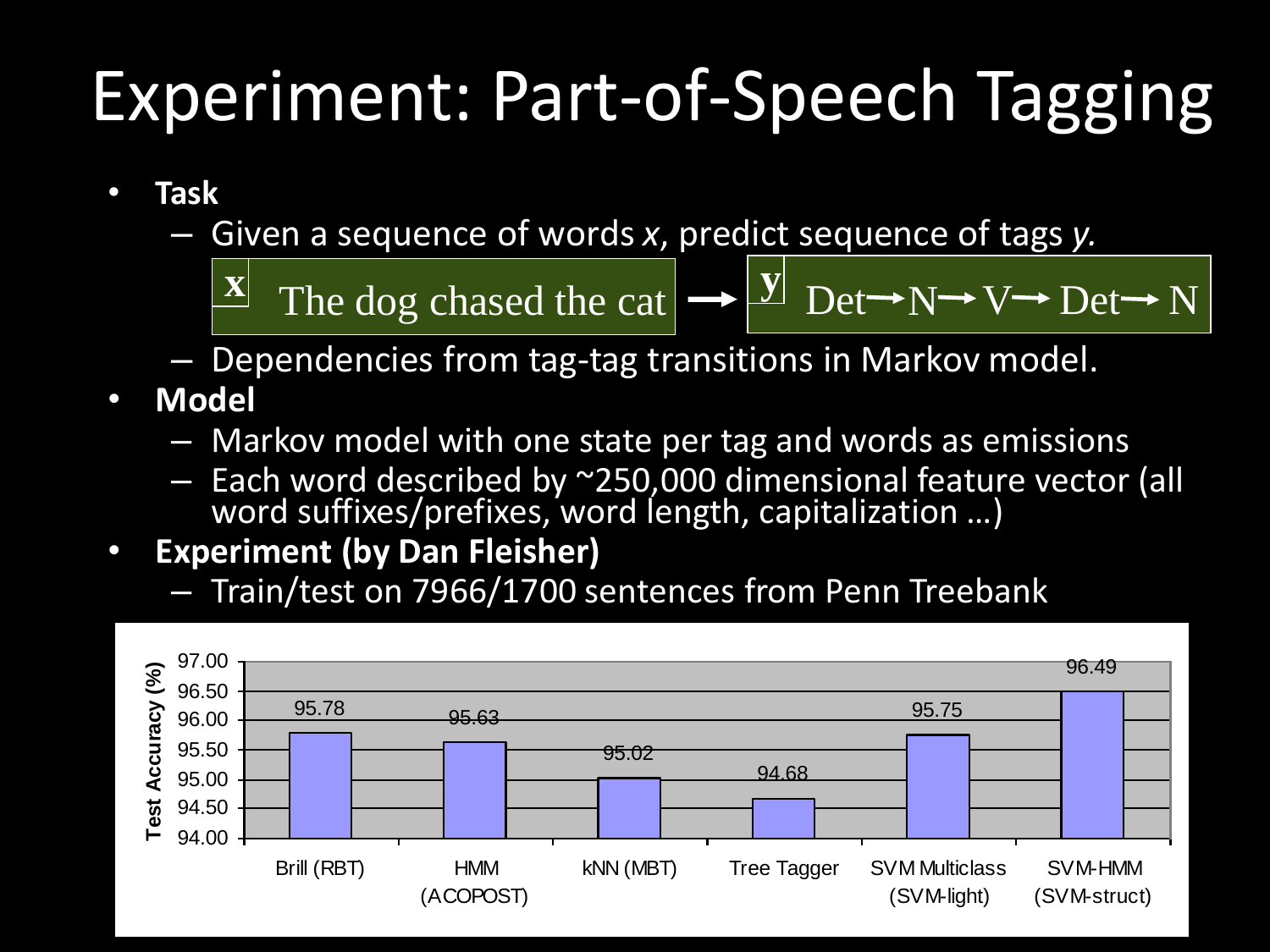# Experiment: Natural Language Parsing

- Implemention
	- Incorporated modified version of Mark Johnson's CKY parser
	- Learned weighted CFG with  $\epsilon = 0.01, C = 1$ .
- Data
	- Penn Treebank sentences of length at most 10 (start with POS)
	- Train on Sections 2-22: 4098 sentences
	- Test on Section 23: 163 sentences

|                                                                                 | <b>Test Accuracy</b> |                |  |
|---------------------------------------------------------------------------------|----------------------|----------------|--|
| Method                                                                          | Acc                  | H <sub>1</sub> |  |
| <b>IPCFG with MLE</b>                                                           | 55.2                 | 86.0           |  |
| $\vert$ SVM with $(1-F_1)$ -Loss $\vert$ 58.9 $\vert$ 88.5 $\vert$ TsoJoHoA104] |                      |                |  |

– more complex features [TaKlCoKoMa04]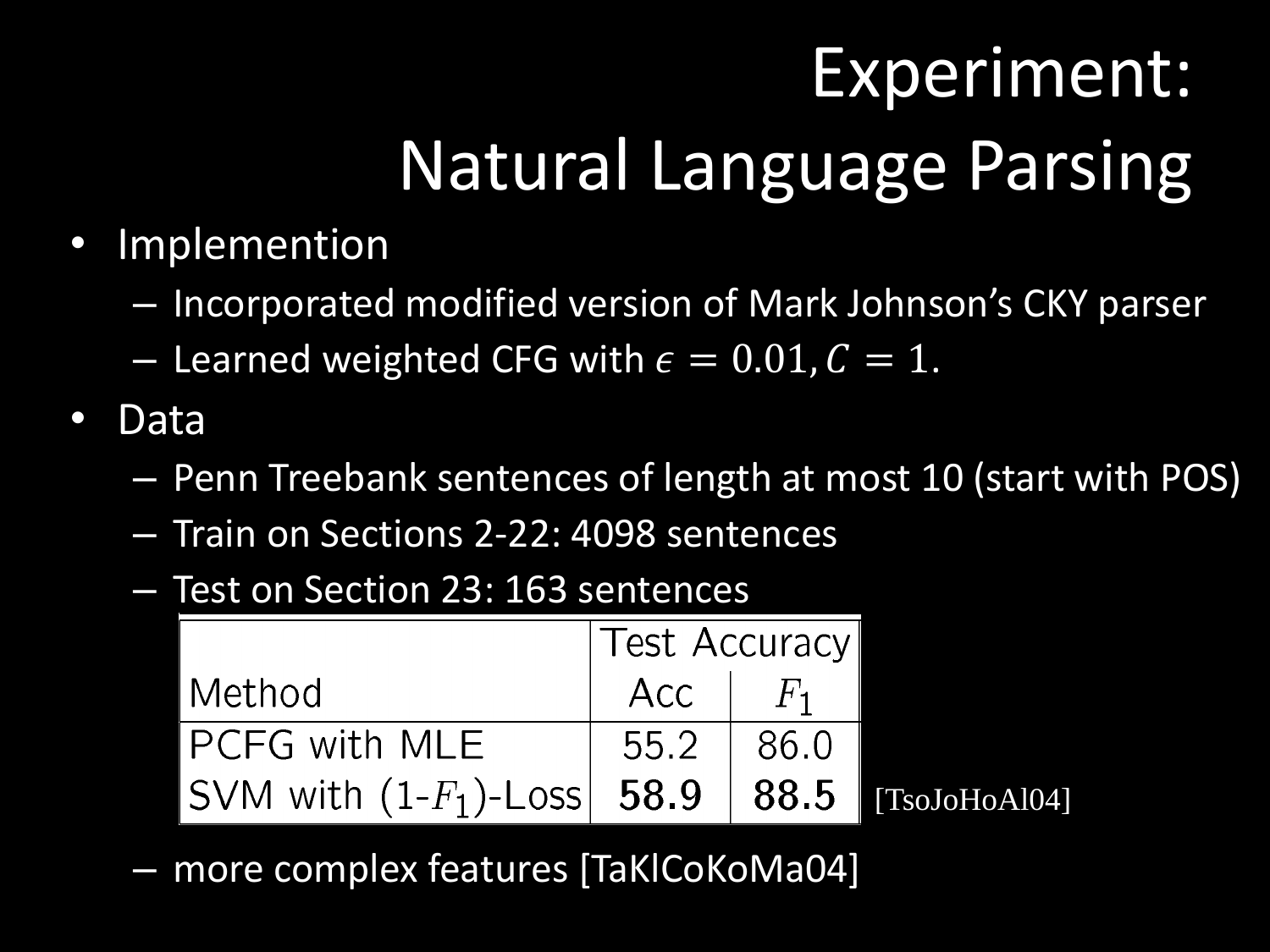#### More Expressive Features

• Linear composition:  $\Phi(x, y) = \sum \phi(x, y_j)$ 

0

- So far:  $\phi(x, y_i) =$  $\ddot{\bullet}$ 0 1 0  $\ddot{\bullet}$ 0 if  $y_i = 'S \rightarrow NP VP'$
- General:  $\phi(x, y_i) = \phi_{\text{kernel}}(\phi(x, [\text{rule}, \text{start}, \text{end}]))$
- Example:

$$
\phi(x, y_i) = \begin{pmatrix} 1 & \text{if } x_{start} = \text{"while and } x_{end} = \text{"...]}\frac{1}{i} & span contains "and"
$$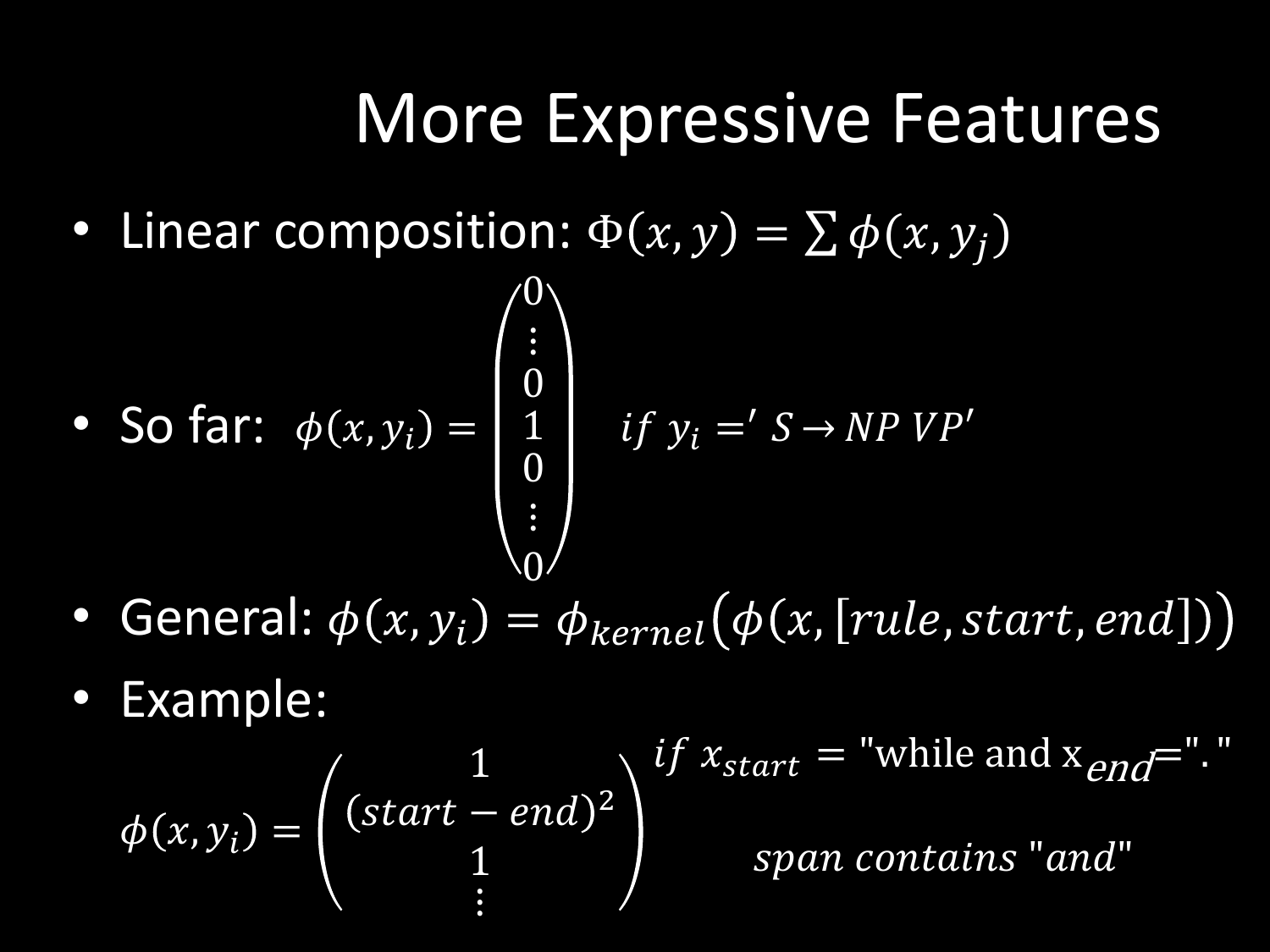#### Applying StructSVM to New Problem

- Basic algorithm implemented in SVM-struct – http://svmlight.joachims.org
- Application specific
	- $-$  Loss function  $\Delta (y_i, y)$
	- Representation  $\Phi(x, y)$
	- Algorithms to compute
		- $\hat{y}$  = argmax  $[w \cdot \Phi(x, y)]$  $v \in Y$
		- $\hat{y}$  = argmax  $[\Delta(y_i, y) + w \cdot \Phi(x, y)]$  $y \in Y$

 $\rightarrow$  Generic structure covers OMM, MPD, Finite-State Transducers, MRF, etc.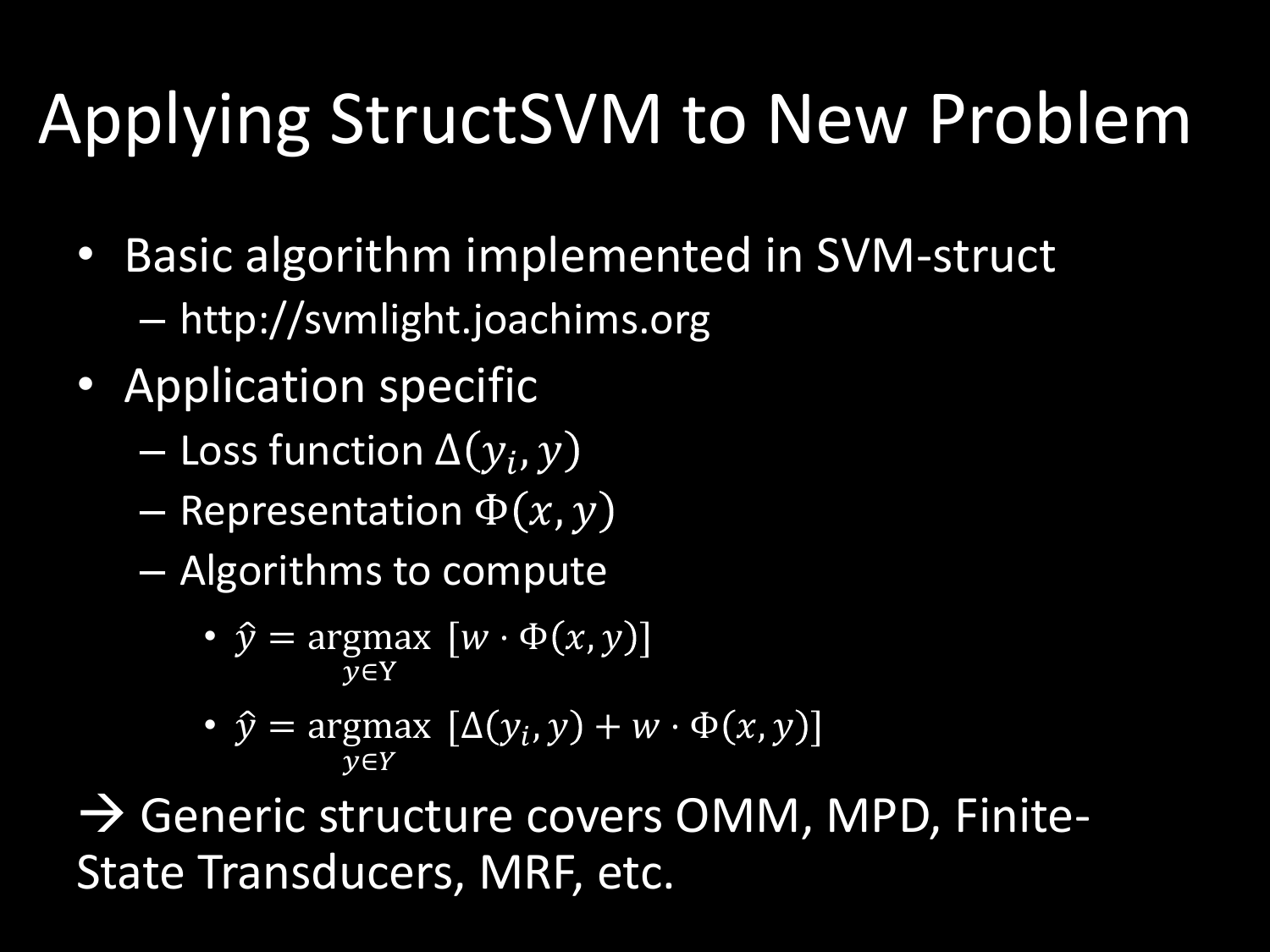### Conditional Random Fields (CRF)

Model:

$$
-P(y|x, w) = \frac{\exp(w \cdot \Phi(x, y))}{\sum_{y'} \exp(w \cdot \Phi(x, y'))}
$$

 $-P(w) = N(w|0, \lambda I)$ 

• Conditional MAP training:

 $\widehat{w} = \text{argmax}_{w} [-w \cdot w + \lambda \sum_{i} \log(P(y_i | x_i, w))]$ 

• Prediction for zero/one loss:

 $\hat{y} = \text{argmax}_{y} [w \cdot \Phi(x, y)]$